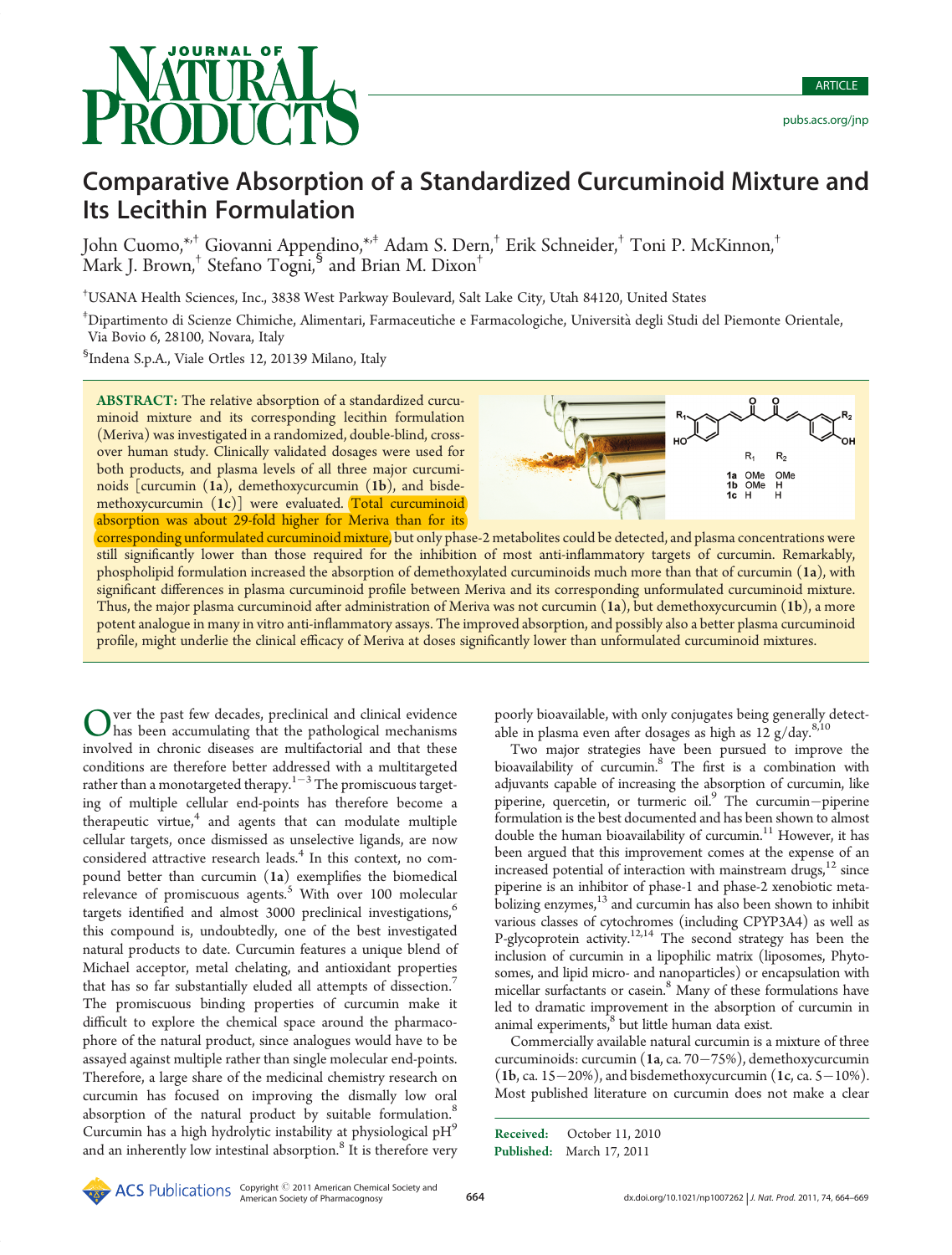distinction between pure 1a (monomolecular curcumin, gener-

| curcuminoid                 | Meriva<br>(mg per capsule) | reference<br>(mg per capsule) | high dose<br>(mg per dose) | low dose<br>(mg per dose) | reference<br>(mg per dose) |
|-----------------------------|----------------------------|-------------------------------|----------------------------|---------------------------|----------------------------|
|                             |                            |                               |                            |                           |                            |
| curcumin $(1a)$             | 33                         | 259                           | 297                        | 165                       | 1295                       |
| $d$ emethoxycurcumin $(1b)$ | 8                          | 79                            | 68                         | 38                        | 396                        |
| bisdemethoxycurcumin $(1c)$ |                            | 22                            |                            | 6                         | 108                        |
| total curcuminoids          | 42                         | 360                           | 376                        | 209                       | 1799                       |

ally obtained by synthesis) and the mixture of the three curcuminoids obtained by extraction from turmeric. In this study, two formulations of a mixture of natural curcuminoids, a noncomplexed powder and a phospholipid formulation (Meriva), were compared. Both materials had a similar ratio of all three natural curcuminoids (see below).<sup>15</sup> Curcumin is sparingly soluble in both water and lipophilic organic solvents, but has polar groups that make it a good candidate for phospholipid complexation via hydrogen bonding and dipole interactions with the polar head groups of phosphatidylcholine.<sup>16</sup> As a result, phospholipid particles bearing curcumin at their surface can be formed, $17$ and curcumin has indeed been shown to strongly bind to phospholipid micelles, positioning the water-labile  $\beta$ -diketone moiety into the lipid bilayer and shielding it from hydrolytic retro-Claisen fragmentation, the major mechanism of degradation in water.16 Based on this previous research, a novel curcumin formulation was developed under the brand name Meriva by combining a standardized mixture of natural curcuminoids and lecithin in a 1:2 ratio, with 2 parts of microcrystalline cellulose being also added to improve the physical state.<sup>18</sup> A comparative analysis of the hydrolytic stability of Meriva and noncomplexed curcumin showed a dramatic increase in stability in the pH range of the small intestine (pH  $7-8$ ), the major site of absorption for polyphenolic compounds (Giori, A.; Franceschi, F.; Appendino, G. Unpublished data). Apart from hydrolytic stabilization, phospholipid formulation could also increase the absorption of curcumin in a direct way, since phospholipids can be rapidly taken up into biomembranes by pinocytosis, shuttling their guest to cells in this process.<sup>17</sup> These results were verified by an animal study, which showed a >20-fold increase in absorption of curcumin from Meriva as compared to unformulated natural curcumin.19 As an extension of these studies, we have now compared the relative human absorption of a standardized, natural curcuminoid mixture with two doses of the corresponding phospholipid formulation Meriva.



#### **RESULTS AND DISCUSSION**

A randomized, double-blind, crossover study was carried out in nine volunteers, measuring the plasma concentrations of three curcuminoids [curcumin (1a), demethoxycurcumin (1b), and bisdemethoxycurcumin  $(1c)$ ] after supplementation with two dosages of Meriva and one dosage of the same batch of curcuminoid mixture used for the formulation with lecithin. The dosages were inspired by previous clinical studies for inflammatory conditions, where active dosages of around  $1-2$  g/day of nonformulated curcuminoid mixtures<sup>20</sup> and around  $200-300$ mg of curcuminoids as Meriva were used, $1$  while the choice of the first time point was done in accordance to previous data that showed  $t_{\text{max}}$  values for curcumin around 4 h.<sup>10</sup> For this study, subjects consumed, in random order and on separate study days, five (low-dose) or nine (high-dose) capsules of Meriva, corresponding to 209 and 376 mg total curcuminoids, or, alternatively, five capsules of the corresponding nonformulated curcuminoid mixture (reference) containing 1799 mg of total curcuminoids. The composition of the two types of capsules is listed in Table 1.

Free curcumin (1a) could not be detected in any plasma samples, in accordance with previous studies that have mostly failed to detect unconjugated curcumin in human plasma even after the administration of megadoses of curcumin.<sup>8</sup> Consequently, all plasma samples were treated with Helix pomatia glucuronidase/sulfatase before HPLC-MS/MS analysis. The peak plasma total curcuminoid concentration  $(c_{\text{max}})$  reached with the high dosage of Meriva was  $206.9 \pm 164.7$  ng/mL, and the corresponding time of the peak plasma curcuminoid concentration  $(t_{\text{max}})$  was reached at 2.7  $\pm$  1 h after the administration. For the low dosage,  $\mathit{c}_{\mathrm{max}}$  was 68.9  $\pm$  50.8 ng/mL and  $\mathit{t}_{\mathrm{max}}$ was 3.3  $\pm$  1 h. For the reference curcuminoid mixture, these values were 14.4  $\pm$  12.5 ng/mL and 6.9  $\pm$  6.7 h. Within the context of curcumin human absorption, the >200 ng/mL concentration of conjugated curcuminoids is still lower than the low micromolar concentration of free curcumin required for in vitro direct activity against its various targets.<sup>7</sup>

Pharmacokinetic data for each administration were graphed, and statistical analysis was performed using GraphPad Prism Version 5.04 software (GraphPad Software, San Diego, CA). The average of each group's plasma analyte concentrations were plotted against time (Figure 1). The area under the curve (AUC), the  $c_{\text{max}}$  and the  $t_{\text{max}}$  were calculated for each curcuminoid and for the total curcuminoid mixture and are presented in Table 2. The AUC was calculated using the trapezoidal method from time 0 to 24 h, and the values were normalized to curcuminoid intake by dividing the observed AUC by the corresponding curcuminoid dosage of each administration. The resulting normalized AUCs, expressed in ng/mL(plasma)  $\times$  h/mg ingested, were divided by the AUC of the reference to calculate the relative absorption values (Table 2) (for statistical details, see the Experimental Section).

From these data, the average absorption of curcumin (1a) was calculated to be ca. 18-fold higher from Meriva than from the corresponding unformulated mixture of curcuminoids. Moreover, the overall curcuminoid absorption was about 29-fold higher for the Phytosome formulation compared to the unformulated reference, since the plasma concentrations of demethoxycurcumin (1b) and bisdemethoxycurcumin (1c) from intake of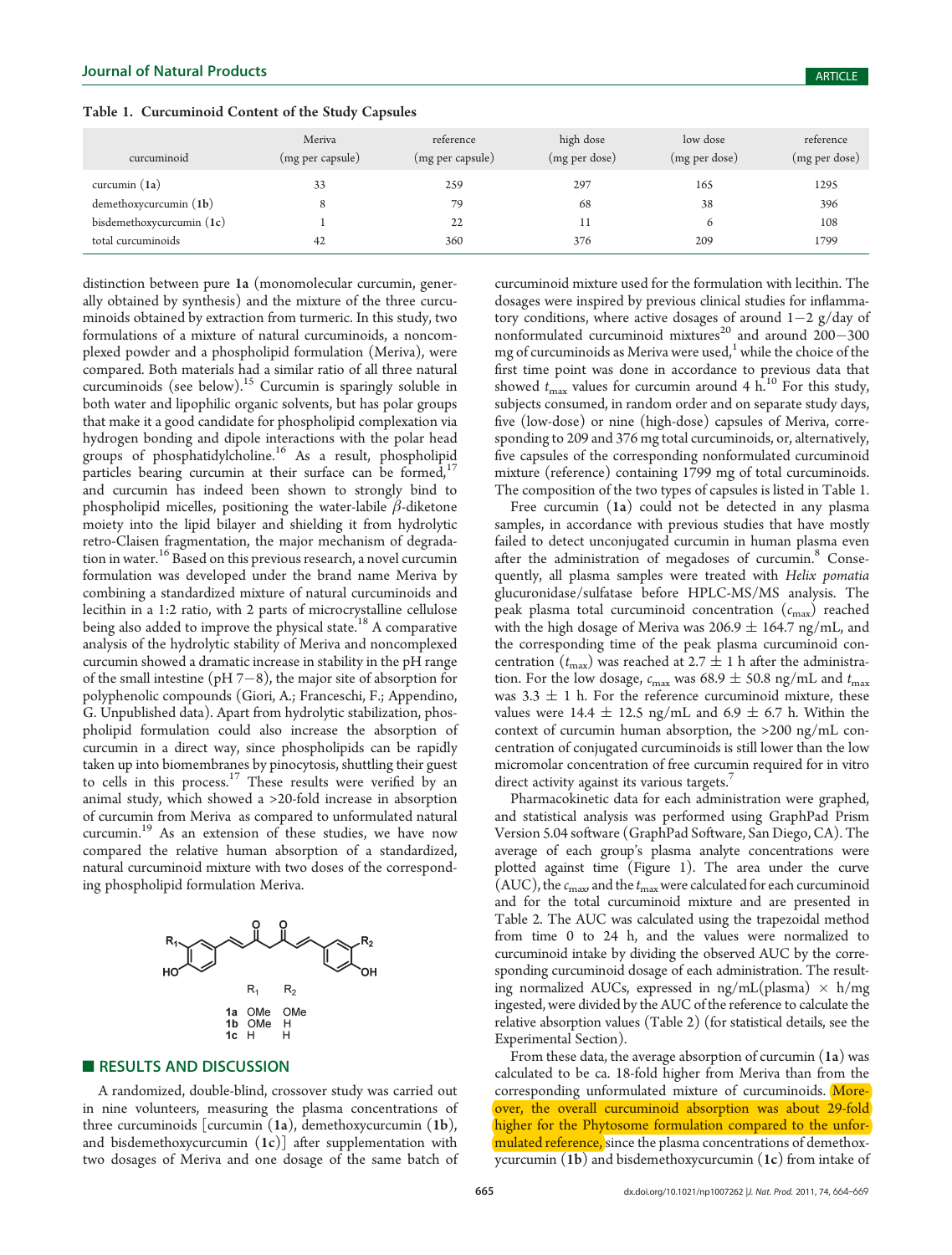

Figure 1. Pharmacokinetic data for curcumin (1a), demethoxycurcumin (1b), bisdemethoxycurcumin (1c), and total curcuminoids for each dosage. Concentrations are expressed in ng/mL and refer to enzymatically hydrolyzed plasma samples. Circles ( $\bullet$ ) represent high dosages of Meriva; squares (9) represent low-dose Meriva; and triangles (2) represent the reference material. Insets (A and C) show an expanded view of the original data. The data shown are baseline subtracted means  $\pm$  SEM.

|  |  |  |  | Table 2. Area Under the Curve (AUC), $c_{\text{max}}$ $t_{\text{max}}$ and Relative Absorption for Each Treatment of Curcuminoids <sup>a</sup> |
|--|--|--|--|------------------------------------------------------------------------------------------------------------------------------------------------|
|--|--|--|--|------------------------------------------------------------------------------------------------------------------------------------------------|

| curcuminoid                                                                                                                                                          | formulation | AUC $(ng/mL)$      | $c_{\text{max}}$ (ng/mL) | $t_{\rm max}$ (h) | relative absorption <sup>b</sup> |
|----------------------------------------------------------------------------------------------------------------------------------------------------------------------|-------------|--------------------|--------------------------|-------------------|----------------------------------|
| curcumin $(1a)$                                                                                                                                                      | Meriva high | $538.0 \pm 130.7$  | $50.3 \pm 12.7$          | $3.8 \pm 0.6$     | $19.2^c$                         |
|                                                                                                                                                                      | Meriva low  | $272.6 \pm 68.52$  | $24.2 \pm 5.9$           | $4.2 \pm 0.8$     | 17.5 <sup>c</sup>                |
|                                                                                                                                                                      | reference   | $122.5 \pm 29.3$   | $9.0 \pm 2.8$            | $6.9 \pm 2.2$     |                                  |
| $d$ emethoxycurcumin $(1b)$                                                                                                                                          | Meriva high | $655.0 \pm 195.7$  | $134.6 \pm 40.6$         | $2.4 \pm 0.3$     | $68.3^{d}$                       |
|                                                                                                                                                                      | Meriva low  | $297.4 \pm 107.3$  | $39.1 \pm 11.4$          | $3.1 \pm 0.4$     | 55.5 <sup>d</sup>                |
|                                                                                                                                                                      | reference   | $55.8 \pm 15.5$    | $4.2 \pm 1.1$            | $4.4 \pm 1.0$     | 1                                |
| bisdemethoxycurcumin $(1c)$                                                                                                                                          | Meriva high | $142.2 \pm 58.2$   | $24.9 \pm 8.1$           | $2.2 \pm 0.4$     | 56.8 <sup>e</sup>                |
|                                                                                                                                                                      | Meriva low  | $70.1 \pm 34.3$    | $8.8 \pm 3.1$            | $2.4 \pm 0.6$     | $51.3^e$                         |
|                                                                                                                                                                      | reference   | $24.6 \pm 10.3$    | $2.1 \pm 0.8$            | $3.4 \pm 1.2$     |                                  |
| total curcuminoids                                                                                                                                                   | Meriva high | $1336.0 \pm 357.1$ | $206.9 \pm 54.9$         | $2.7 \pm 0.3$     | 31.5 <sup>f</sup>                |
|                                                                                                                                                                      | Meriva low  | $640.2 \pm 197.7$  | $68.9 \pm 16.9$          | $3.3 \pm 0.3$     | $27.2^{f}$                       |
|                                                                                                                                                                      | reference   | $202.8 \pm 53.8$   | $14.4 \pm 4.2$           | $6.9 \pm 2.2$     |                                  |
| $^a$ Actual results not baseline subtracted, and errors are SEM. $^b$ AUC normalized. $^c$ Average: 18.3. $^d$ Average: 61.9. $^e$ Average: 54.1. $^f$ Average:29.4. |             |                    |                          |                   |                                  |

Meriva were 50- to 60-fold higher than from the corresponding unformulated curcuminoid mixture. Remarkably, the major plasma curcuminoid was demethoxycurcumin (1b) and not curcumin (1a) with both dosages of Meriva investigated. The marked differences in the plasma curcuminoid profile could not be accounted for by the nature of the starting materials, since Meriva capsules and the noncomplexed curcumin capsules contained very similar curcuminoid profiles. Thus, the ratio  $1a/1b/1c$  was  $1/0.25/0.04$  in the capsules (Table 1), but 1/0.50/0.20 in the plasma samples from the reference curcuminoid mixture, and 1/1.20/0.26 in the plasma from the administration of Meriva. These data show that demethoxylated forms of curcumin (1b and 1c) have a better intrinsic absorption than curcumin (1b) and that formulation with phospholipids increases these differences in bioavailability.<sup>22</sup> Interestingly,

turmeric is often used in cuisine associated with lecithin-rich ingredients like eggs or vegetable oils, and these observations might well hold also for the dietary intake of curcuminoids.

The reasons for this unexpected increase in the plasma concentrations of the demethoxylated curcuminoids 1b and 1c over curcumin (1a) are unknown. It is, in principle, possible that a reductive microbial metabolization of curcumin (1a) might be involved, in a process not unlike the one that generates enterolactone and enterodiol from flax lignans.<sup>23</sup> The hydrolytic stabilization of curcumin at intestinal pH might, in fact, translate into a significant curcumin load for the gut microflora, known to be able to reductively demethoxylate dietary phenolics.<sup>24</sup> The possibility that 1b and 1c are generated from curcumin (1a) by liver metabolization seems unlikely, since dietary phenolics are generally oxidatively O-demethylated rather than reductively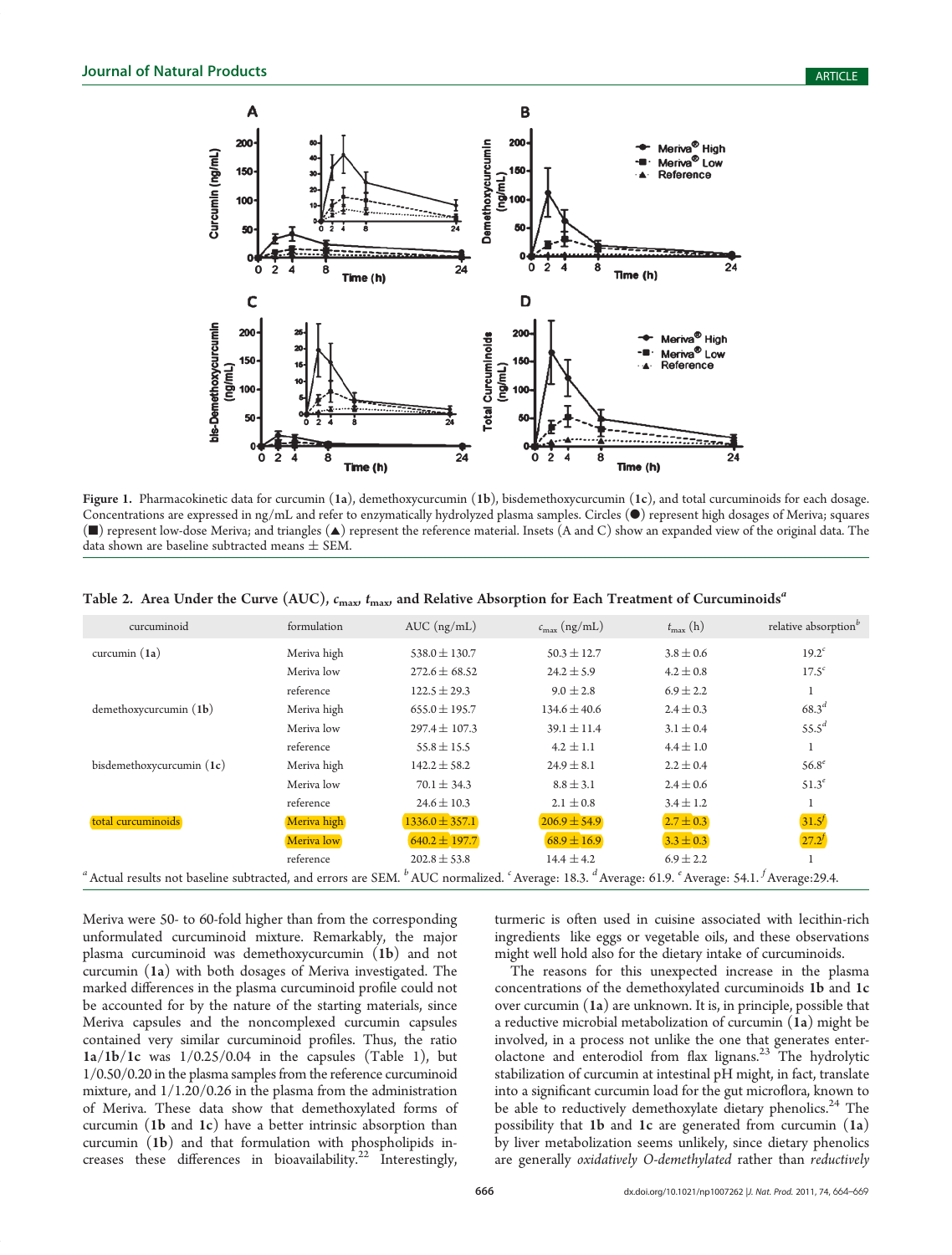C-demethoxylated by liver enzymes, $^{25}$  and phase-2 metabolization to conjugates is generally the primary metabolic pathway for dietary phenolics.<sup>25</sup> The unique plasma curcuminoid profile might play a role in the clinical efficacy of Meriva at dosages much lower than those of unformulated curcumin, since demethoxycurcumin is more potent than curcumin in many molecular assays of anti-inflammatory activity.<sup>26</sup> The presence of demethoxylated curcuminoids in most "curcumin" samples has, surprisingly, been largely overlooked, and the fragmentary state of our knowledge on the in vivo biological profile of these compounds makes it difficult to evaluate the clinical meaning of differences in the plasma curcuminoid profile. However, based on in vitro studies, a better anti-inflammatory curcuminoid profile seems possible for Meriva compared to unformulated curcuminoid mixtures. This would certainly be worthy of further evaluation, and our data add to the growing body of information suggesting that curcuminoids have different biological profiles, drawing attention to their different bioavailability and to the need to specify the composition of "curcumin" whenever this compound is used in both cellular and clinical studies.

Curcumin has been a sort of "forbidden fruit" for biomedical research, $5$  since its poor oral bioavailability has substantially hampered clinical development, despite the very promising indications of the preclinical research. $\delta$  We have demonstrated that formulation with phospholipids<sup>27</sup> improves the human absorption of curcumin, without, however, leading to pharmacologically active plasma concentrations and with only phase-2 metabolites being detectable.<sup>23</sup> While phase-2 metabolites might play a role in vivo, either as pro-drugs or as targeting agents, $28$  the failure to reach pharmacologically active plasma curcuminoid concentrations even with clinically validated dosages of Meriva<sup>21</sup> raises the issue of how to evaluate effective dosages of multitargeted agents whose action in vivo might be the result of the combinatorial binding to several protein targets and/or the epigenetic modulation of their expression.<sup>2</sup>

### **EXPERIMENTAL SECTION**

General Experimental Procedures. Pure curcuminoid standards (>98% purity by HPLC) were used (Chromadex, Irvine, CA). A 95% soybean-based phospholipid-curcumin formulation (Meriva) was provided by Indena (Milan, Italy). Capsules of nonformulated 95% curcuminoid mixture prepared from the same batch used for the lecithin formulation were provided by USANA Health Science, Inc. β-Glucuronidase/sulfatase (EC 3.2.1.31) from Helix pomatia was purchased from Sigma (St. Louis, MO).<sup>30</sup> HPLC grade 2-propanol, formic acid, ethyl acetate, and other chemicals used in the buffer system were purchased from Pharmco-AAPER (Brookfield, CT). HPLC-MS/MS: Agilent HPLC system (1100 series, USA) and Agilent 6410 tandem mass spectrometer with  $(+)$  ESI, equipped with an Agilent C<sub>18</sub> analytical column (75 mm  $\times$  4.6 mm).

Chromatographic Analysis of Curcuminoids. The HPLC-MS/MS procedure used was adapted from Liu et al.<sup>31</sup> Concentrated stock solutions of curcumin (1a), demethoxycurcumin (1b), and bisdemethoxycurcumin (1c) were prepared by dissolving 5.0 mg of each compound in 200 mL of methanol to give 25  $\mu$ g/mL stock solutions. Three standard solutions were prepared by combining the stock solutions and diluting with methanol to yield final concentrations of 0.5, 25, and 50 ng/50  $\mu$ L. A calibration curve was prepared for each subject by spiking blank plasma from the baseline blood draw with 50  $\mu$ L of the appropriate working solution to yield concentrations of 5, 250, and 500 ng/mL. These calibration standards were run multiple times between samples, resulting in 18 "three-point" calibration curves that

Table 3. Statistical Analysis [Friedman test results; number of treatment groups =  $3$  (low, high, reference) for all groups]

| group                                      | Friedman statistic | <i>p</i> value |
|--------------------------------------------|--------------------|----------------|
| AUC curcumin $(1a)$                        | 16.22              | < 0.0001       |
| $c_{\text{max}}$ curcumin (1a)             | 16.22              | < 0.0001       |
| $t_{\text{max}}$ curcumin (1a)             | 2.111              | 0.03285        |
| AUC demethoxycurcumin (1b)                 | 18                 | < 0.0001       |
| $c_{\text{max}}$ demethoxycurcumin (1b)    | 18                 | < 0.0001       |
| AUC bisdemethoxycurcumin (1c)              | 12.97              | 0.0003         |
| $c_{\text{max}}$ bisdemethoxycurcumin (1c) | 13.61              | 0.0002         |
| AUC total curcuminoids                     | 16.22              | < 0.0001       |
| $t_{\rm max}$ total curcuminoids           | 18                 | < 0.0001       |

also served as a system suitability check. Plasma spiking was used to create the calibration curve instead of changing the injection volume in order to compensate for matrix effects. The analysis was carried out using 2-propanol/0.03% formic acid  $(35:65, v/v)$  as mobile phase, with an injection volume of 10  $\mu$ L, a run time of 15 min, and a flow rate of 1.0 mL/min. Autosample carryover was determined by injecting the most concentrated calibration standard followed by a blank sample. No carryover was observed, as indicated by an inability to detect curcumin peaks in the blank sample. The sensitivity of the multiple reactions monitoring (MRM) was optimized by testing with an infusion of 100 ng/mL curcuminoid solution. The mass spectrometer was operated under MRM mode with a collision energy of 10 eV. The transitions monitored were  $m/z$  369.2  $\rightarrow$  285.2 for curcumin (1a), 339.2  $\rightarrow$  255.0 for demethoxycurcumin (1b), and 309.1  $\rightarrow$  225.0 for bisdemethoxycurcumin (1c). The limit of detection was calculated from the signal-tonoise ratio to be 0.5 ng/mL, an order of magnitude below the lowest standard concentration used.

Product Administration. The three dosages were administered with 8 fluid oz. of water in two-piece hard-shell capsules to eight healthy male subjects and one female subject, age  $35 \pm 10$  years. On each study day, subjects were required to complete an overnight fast and donate a baseline blood sample of both serum and plasma. Next, they received one oral dosage of one of the three randomized treatments. Subjects then ate a standardized breakfast consisting of one plain bagel (99 g) with cream cheese (25 g) followed by venous blood draws at 2, 4, 8, and 24 h postadministration. After the 4 h blood draw, the volunteers were fed a standardized lunch consisting of one plain bagel (99 g) with cream cheese (25 g). Subjects were released after the 8 h blood draw and were allowed to resume their normal dietary intake but restricting foods known to contain curcumin. After fasting overnight, volunteers returned the next morning for the 24 h blood draw. After a seven-day washout period, each subject returned to the clinical site to receive the next randomly assigned treatment. Each laboratory visit was identical to the first and repeated until all three treatments were administered.

Sample Preparation. A 0.2 mL aliquot of plasma was transferred to a clean microcentrifuge tube and next treated with 100  $\mu$ L of a solution containing 1000 U of  $\beta$ -glucuronidase in 0.1 M phosphate buffer (pH 6.86) and 50  $\mu$ L of methanol. The resulting mixture was then thoroughly vortexed and incubated at 37  $\mathrm{^{\circ}C}$  for 1 h to hydrolyze the phase-2 conjugates of curcuminoids. After incubation, curcuminoids were extracted with 1 mL of ethyl acetate, and the mixture was vortexed for 1 min, followed by sonication in a water bath for 15 min. After centrifugation at 15000g for 6 min, the upper organic layer was transferred to a 2 mL microcentrifuge tube and evaporated to dryness at 30 °C under negative pressure in a centrifugal concentrator. This process was repeated for a total of two extractions. The dried extract was reconstituted in 100  $\mu$ L of methanol, and 10  $\mu$ L was injected into the HPLC-MS/MS.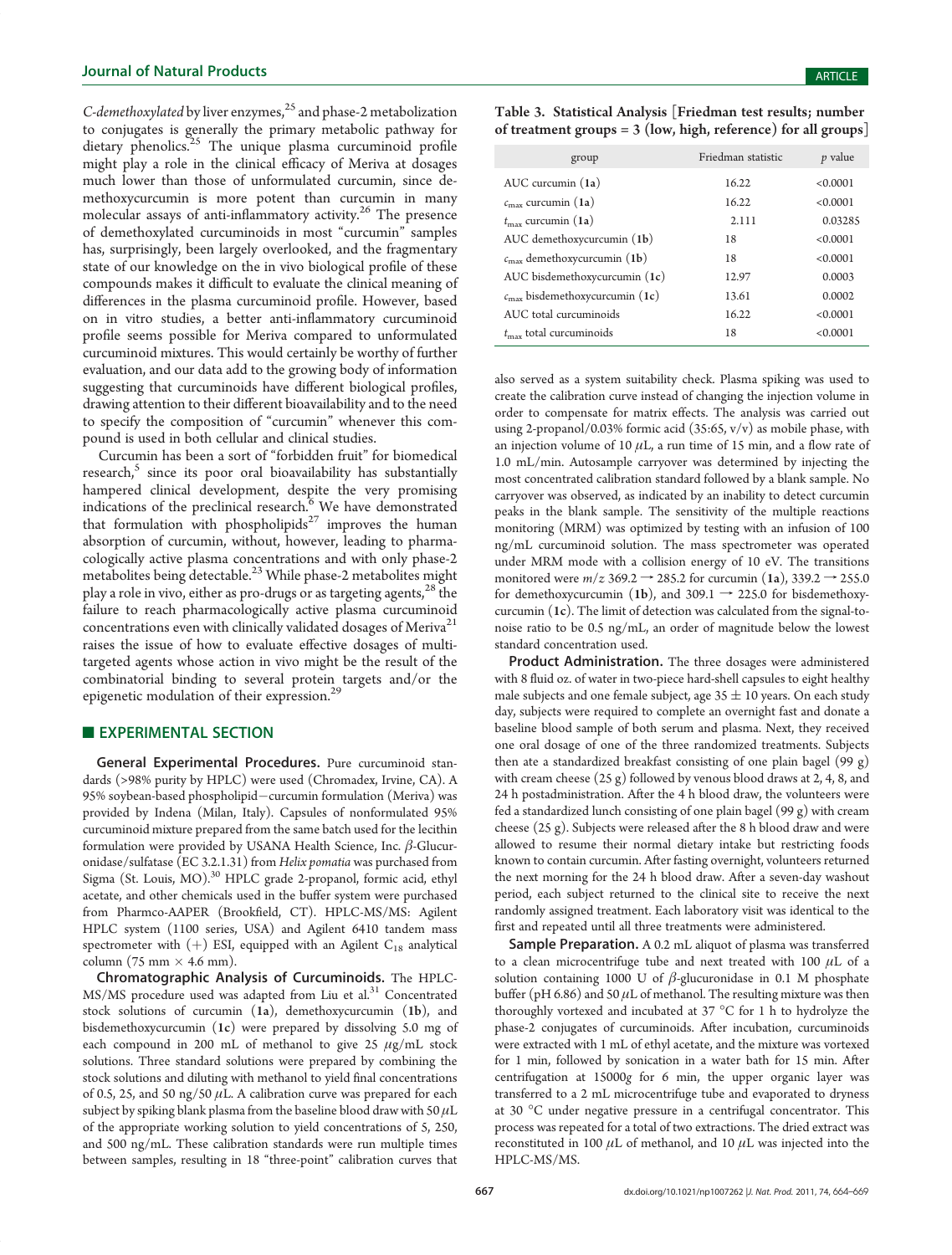Analysis of Capsules Used in the Study. The curcuminoid concentration of both the reference and the Meriva capsule was determined by breaking open each capsule and dissolving 5 mg of the powder obtained in 250 mL of methanol. The solution was shaken for 20 min, and  $1 \mu$ L injected into the HPLC-MS/MS, using the conditions described above.

Statistical Analysis. For comparison of treatment effects, one-way repeated measures analysis of variance by ranks (Friedman test) with a Dunn's multiple comparison post hoc test was used. Results were considered significant if the  $p$  value was  $\leq$  0.05 relative to the reference material (see Table 3 for details). Statistical analysis was performed using GraphPad Prism Version 5.04 software (GraphPad Software, San Diego, CA).

#### **NUTHOR INFORMATION**

#### Corresponding Author

\*Tel: +1 801 9547831 (JC); +39 0321 375744 (GA). Fax: +1 801-954-7658 (JC); +39 0321 375621 (GA). E-mail: john. cuomo@us.usana.com (JC); appendino@pharm.unipmn.it (GA).

#### **ACKNOWLEDGMENT**

The authors gratefully acknowledge the assistance of R. D. Strand, M.D., and thank Dr. C. Artaria (Indena S.p.A.) for the picture of curcumin powder.

#### **REFERENCES**

(1) Keith, C. T.; Borisy, A. A.; Stockwell, B. R. Nat. Rev. Drug Discovery 2005, 4, 71–78.

(2) Sams-Dodd, F. Drug Discovery Today 2005, 10, 139–147.

(3) Morphy, R.; Kay, C.; Rankovic, Z. Drug Discovery Today 2004, 9, 641–651.

(4) Mencher, S. K.; Wang, L. G. BMC Clin. Pharmacol. 2005, 5, 3.

(5) Goel, A.; Jhurani, S.; Aggarwal, B. B. Mol. Nutr. Food Res. 2008, 52, 1010–1030.

(6) (a) Epstein, J.; Sanderson, I. R.; Macdonald, T. T. Br. J. Nutr. 2010, 103, 1545–1557. (b) Aggarwal, B. B.; Sung, B. Trends Pharmacol. Sci. 2009, 30, 85–94.

(7) Anand, P.; Thomas, S. G.; Kunnumakkara, A. B.; Sundaram, C.; Harikumar, K. B.; Sung, B.; Tharakan, S.T.; Priyadarsini, I. K.; Rajasekharan, K. N.; Aggarwal, B. B. Biochem. Pharmacol. 2008, 76, 1590–1661.

(8) (a) Bisht, S.; Maitra, A. Curr. Drug Discovery Technol. 2009, 192–199. (b) Anand, P.; Kunnumakkara, A. B.; Newman, R. A.; Aggarwal, B. B. Mol. Pharmaceutics 2007, 4, 807–818. (c) Lao, C. D.; Ruffin, M. T.; Normolle, D.; Heath, D. D.; Murray, S. I.; Bailey, J. M.; Boggs, M. E.; Crowell, J.; Rock, C. L.; Brenner, D. E. BMC Complement. Altern. Med. 2006, 6, 10.

(9) Wang, Y. J.; Pan, M.-H.; Cheng, A.-L.; Lin, L.-I.; Ho, Y.-S.; Hsieh, C.-Y.; Lin, J.-K. J. Pharm. Biomed. Anal. 1997, 15, 1867–1876.

(10) Vareed, S. K.; Kakarala, M.; Ruffin, M. T.; Crowell, J. A.; Normolle, D. P.; Djuric, Z.; Brenner, D. E. Cancer Epidemiol. Biomarkers Prev. 2008, 17, 1411–1417. In this study, only one of the six participants who received a 12 g/day dosage of curcuminoid mixture had plasma levels of free curcumin that reached the detection threshold (50 ng/mL). In all the other volunteers and in the six participants who received a dosage of 10 g curcumin/day, only conjugates were detected. In a recent study, none of the five cancer patients who received a daily dosage of 8 g curcumin had detectable plasma concentrations of unconjugated curcumin.Kanai, M.; Yoshimura, K.; Asada, M.; Imaizumi, A.; Suzuki, C.; Matsumoto, S.; Nishimura, T.; Mori, Y.; Masui, Tl; Kawuguchi, Y.; Yanagihara, K.; Yazumi, S.; Chiba, T.; Aggarwal, B. B. Cancer Chemother. Pharmacol. 2010in press.

(12) (a) Burgos-Moròn, E.; Calderón-Montaño, J. M.; Robles, A.; López-Lázaro, M. Int. J. Cancer 2010, 126, 1771–1775. (b) Mancuso, C.; Barone, E. Trends Pharmacol. Sci. 2009, 30, 333–334.

(13) (a) Bhardawaj, R. K.; Glaeser, H.; Becquemont, L.; Klotz, U.; Gupta, S. K.; Fromm, M. F. J. Pharmacol. Exp. Ther. 2002, 302, 645– 650. (b) Srinivasan, K. Crit. Rev. Food Sci. Nutr. 2007, 47, 735–748.

(14) (a) Volak, L. P.; Chirmai, S.; Cashman, J. R.; Court, M. H. Drug Metab. Dispos. 2008, 36, 1594–1605. No significant effect of curcumin on the expression of P450 or PgP was, however, reported.(b) Graber-Maier, A.; Berger-Büter, K.; Aeschlimann, J.; Bittle, C.; Kreuter, M.; Drewe, J.; Gutmann, H. Planta Med. 2010in press. (c) Price, R. J.; Scott, M. P.; Giddings, A. M.; Walters, D. G.; Stierum, R. H.; Meredith, C.; Lake, B. G. Xenobiotica 2008, 38, 574–586.

(15) For sake of clarity, throughout the text curcumin refers to monomolecular 1a, while the mixture of the three curcuminoids will be referred to as natural curcumin or curcuminoids.

(16) Jeffrey, B.; Fritz, M.; Brender, J. F.; Smith, P. E. S.; Lee, D.-K.; Ramamoorthy, A. J. Am. Chem. Soc. 2010, 131, 4490–4498.

(17) Semalty, A.; Semalty, M.; Rawat, M. S.; Franceschi, F. Fitoterapia 2010, 81, 306–314.

(18) Giori A.; Franceschi F. . Eur. Pat. Appl. EP1837030, 2006.

(19) Marczylo, T. H.; Vershoyle, R. D.; Cooke, D. N.; Morazzoni, P.; Steward, W. P.; Gescher, A. J. Cancer Chemother. Pharmacol. 2007, 60, 171–177.

(20) Jurenka, J. S. Altern. Med. Rev. 2009, 14, 141–153. A direct comparison between a clinical dosage of curcumin as Meriva and the same amount of uncomplexed curcumin was not possible because uncomplexed curcumin does not produce consistently detectable plasma concentrations in humans at dosages lower than 2  $g$ .<sup>8</sup> On the other hand, comparison of Meriva with very high dosages of uncomplexed curcumin would be biased by saturation effects and by the nonlinearity of its absorption,<sup>8</sup> affording unrealistic values of improved absorption. The 1.8 g reference dosage is a compromise between detectability and clinical activity of uncomplexed curcumin.Satoskar, R. R.; Shah, S. J.; Shenoy, S. G.Int. J. Clin. Pharmacol. Ther. Toxicol. 1986, 24, 651–654. Kuptniratsaikul, V.; Thanakhumtorn, S.; Chinswangwatanakul, P.; Wattanamongkonsil, L.; Thamlikitkul, V. J. Compl. Altern. Med. 2009, 15, 891–897. It should be pointed out that the published clinical trials on curcumin are small, often nonrandomized, and essentially open-label and that some of them gave negative results, even with higher dosages (4 g/day) of curcumin than those we have used as reference (see ref 12).

(21) (a) Belcaro, G.; Cesarone, M. R.; Dugall, M.; Pellegrini, L.; Ledda, A.; Grossi, M. G.; Togni, S.; Appendino, G. Panminerva Med. 2010, 52 (Suppl. 1), 55S–62S. (b) Allegri, P.; Mastromarino, A.; Neri, P. Clin. Opthalmol. 2010, 4, 41–46. (c) Belcaro, G.; Cesarone, M. R.; Dugall, M.; Pellegrini, L.; Ledda, A.; Grossi, M. G.; Togni, S.; Appendino, G. Altern. Med. Rev. 2010, 15, 337–344.

(22) The rate of absorption of curcuminoids increased with the dosage, and the first time point (2 h) for demethoxycurcumin (1b) and bisdemethoxycurcumin (1c) at the high dosage of Meriva was also the peak concentration. It is, therefore, possible that the AUC of these compounds might, actually, be underestimated at this dosage, with the effect of lecithin formulation being overall higher than reported. We are grateful to one reviewer for bringing this issue to our attention. The effect of dosage on the rate of absorption is, undoubtedly, intriguing and well worth further investigation.

(23) In the case of flax lignans, it is, however, the para-oxygenated function that is reductively removed by gut microorganisms. Lampe, J. W. J. Nutr. 2003, 133 (Suppl. 3), 956S–964S.

(24) (a) Aura, A. M. Phytochem. Rev. 2008, 7, 407–429. (b) Possemiers, S.; Bolca, S.; Verstraete, W.; Heyerick, A. Fitoterapia 2011, 82, 45–58.

(25) Crozier, A.; Jaganath, I. B.; Clifford, M. N. Nat. Prod. Rep. 2009, 26, 1001–1043.

(26) (a) Zhang, L.; Wu, C.; Zhao, S.; Yuan, D.; Lian, G.; Wang, X.; Wang, L.; Yang, J. Int. Immunopharmacol. 2010, 10, 331–338. (b) Luthra, P. M.; Kumar, R.; Prakash, A. Biochem. Biophys. Res. Commun. 2009, 384, 420–425. (c) Ahmed, T.; Gilani, A. H. Pharmacol., Biochem. Behav. 2009, 91, 554–559. (d) Yodkeere, S.; Chaiwangyen, W.; Garbisa, S.;

(11) See: http://www.bioperine.com/curcumin.html.